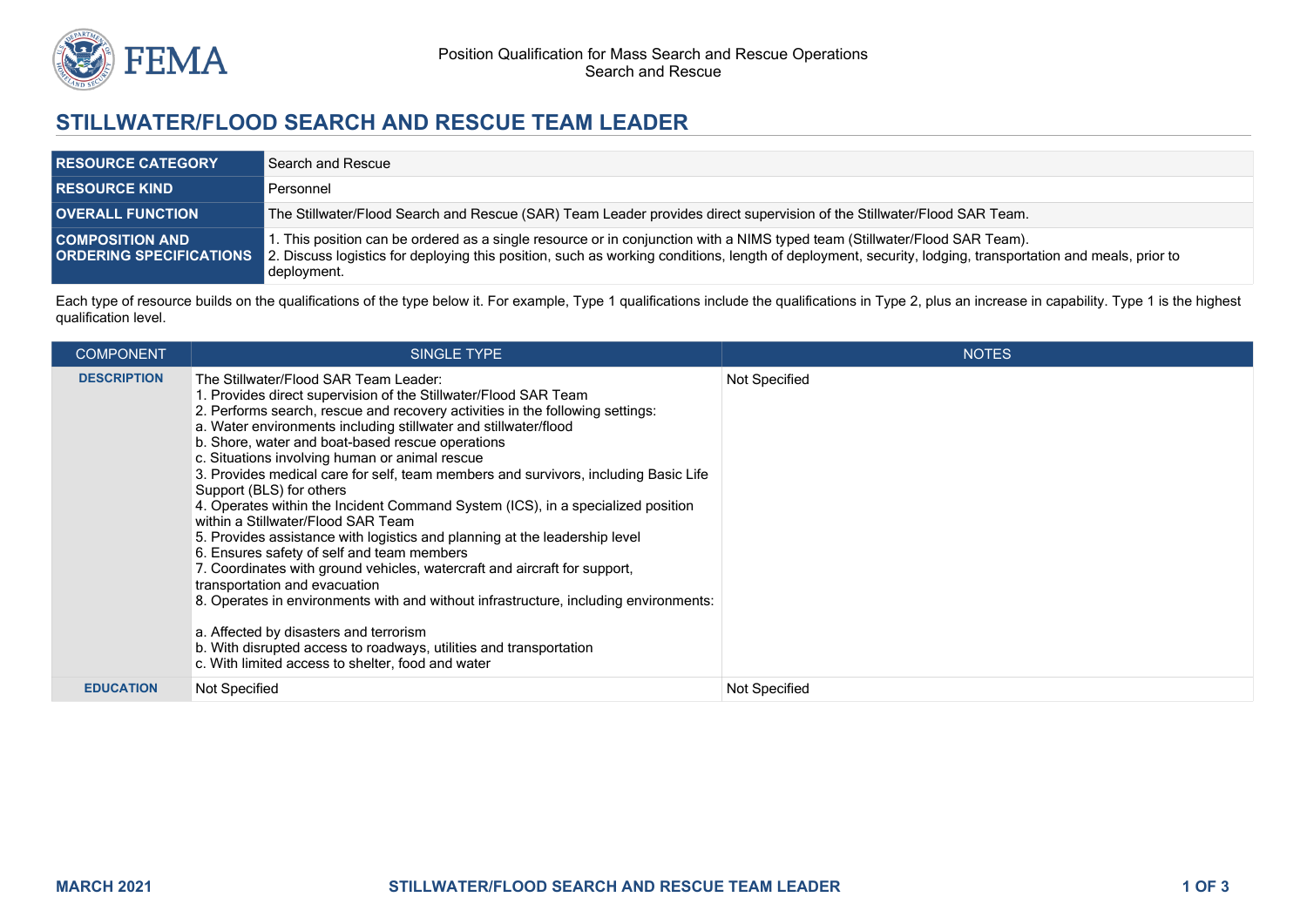

| <b>COMPONENT</b>                                                                            | <b>SINGLE TYPE</b>                                                                                                                                                                                                                                                                                                                                                                                                                                                                                                                                                                                                                                                                                                                                                                                                                                                                                                                                                                                                                                     | <b>NOTES</b>                                                                                                                                                                                                                                                                                                                                                                                                                                                                                                                 |
|---------------------------------------------------------------------------------------------|--------------------------------------------------------------------------------------------------------------------------------------------------------------------------------------------------------------------------------------------------------------------------------------------------------------------------------------------------------------------------------------------------------------------------------------------------------------------------------------------------------------------------------------------------------------------------------------------------------------------------------------------------------------------------------------------------------------------------------------------------------------------------------------------------------------------------------------------------------------------------------------------------------------------------------------------------------------------------------------------------------------------------------------------------------|------------------------------------------------------------------------------------------------------------------------------------------------------------------------------------------------------------------------------------------------------------------------------------------------------------------------------------------------------------------------------------------------------------------------------------------------------------------------------------------------------------------------------|
| <b>TRAINING</b>                                                                             | Completion of the following:<br>1. Training outlined for the NIMS Stillwater/Flood SAR Technician<br>2. ICS-300: Intermediate Incident Command System for Expanding Incidents<br>3. IS-703: National Incident Management System Resource Management<br>4. E0984: NIMS ICS All-Hazards Task Force/Strike Team Leader, or equivalent<br>5. National Weather Service (NWS), United States Geological Survey (USGS) and<br>related warning and notification systems training specific to discipline, such as<br>training on storms and flooding<br>6. National Fire Protection Association (NFPA), ASTM International (ASTM) or<br>equivalent stillwater SAR training program that the Authority Having Jurisdiction<br>(AHJ) has verified and that covers the following position-specific skills and aptitudes:<br>a. Operational leadership<br>b. Awareness of canine search capabilities<br>c. Managing active and passive search activities<br>d. Managing incidents with multiple victims or animals<br>e. Managing teams during emergency operations | Not Specified                                                                                                                                                                                                                                                                                                                                                                                                                                                                                                                |
| <b>EXPERIENCE</b>                                                                           | All knowledge, skills and abilities specified for the NIMS Stillwater/Flood SAR<br>Technician and the NIMS Boat Operator (SAR), PLUS:<br>Completion of Stillwater/Flood SAR Team Leader Position Task Book (PTB), or<br>equivalent AHJ documentation                                                                                                                                                                                                                                                                                                                                                                                                                                                                                                                                                                                                                                                                                                                                                                                                   | All knowledge, skills and abilities specified for the NIMS Stillwater/Flood SAR<br>Technician and the NIMS Boat Operator (SAR), PLUS:<br>Completion of Stillwater/Flood SAR Team Leader Position Task Book (PTB), or<br>NFPA 1006: Standard for Technical Rescue<br>equivalent AHJ documentation<br>Personnel Professional Qualifications and NFPA 1670: Standard on Operations and<br>Training for Technical Search and Rescue Incidents address additional knowledge,<br>skills and abilities that apply to this position. |
| <b>PHYSICAL/MEDICAL</b><br><b>FITNESS</b>                                                   | 1. Arduous<br>2. Meets minimum physical fitness and swimming standards, in accordance with the<br>AHJ's job-related physical ability test (JRPAT)<br>3. Maintains AHJ-determined physical fitness standards suitable for the environment<br>and typing; NFPA 1582: Standard on Comprehensive Occupational Medical<br>Program for Fire Departments meets or exceeds this physical fitness standard<br>4. Maintains immunizations in accordance with the U.S. Department of Health and<br>Human Services Centers for Disease Control and Prevention's (CDC) immunization<br>recommendations                                                                                                                                                                                                                                                                                                                                                                                                                                                              | The NIMS Guideline for the National Qualification System (NQS) defines<br>physical/medical fitness levels for NIMS positions.                                                                                                                                                                                                                                                                                                                                                                                                |
| <b>CURRENCY</b>                                                                             | 1. Annual refresher of related SAR skills and abilities in water environments<br>2. Functions in this position during an operational incident, planned event, exercise,<br>drill or simulation at least once every three years<br>3. Background checks as applicable law permits or requires<br>4. Keeps immunizations up to date and commensurate with mission assignment                                                                                                                                                                                                                                                                                                                                                                                                                                                                                                                                                                                                                                                                             | Provider must carry out and use any background checks as applicable law specifies.<br>This may include a background check completed within the past 12 months; a sex-<br>offender registry check; and a local, state and national driving and criminal history.                                                                                                                                                                                                                                                              |
| <b>PROFESSIONAL AND</b><br><b>TECHNICAL</b><br><b>LICENSES AND</b><br><b>CERTIFICATIONS</b> | AHJ-required BLS-level medical care certification or recertification                                                                                                                                                                                                                                                                                                                                                                                                                                                                                                                                                                                                                                                                                                                                                                                                                                                                                                                                                                                   | AHJ determines which emergency medical certifications meet the minimum criteria,<br>which can include first aid, cardiopulmonary resuscitation (CPR) and BLS.                                                                                                                                                                                                                                                                                                                                                                |